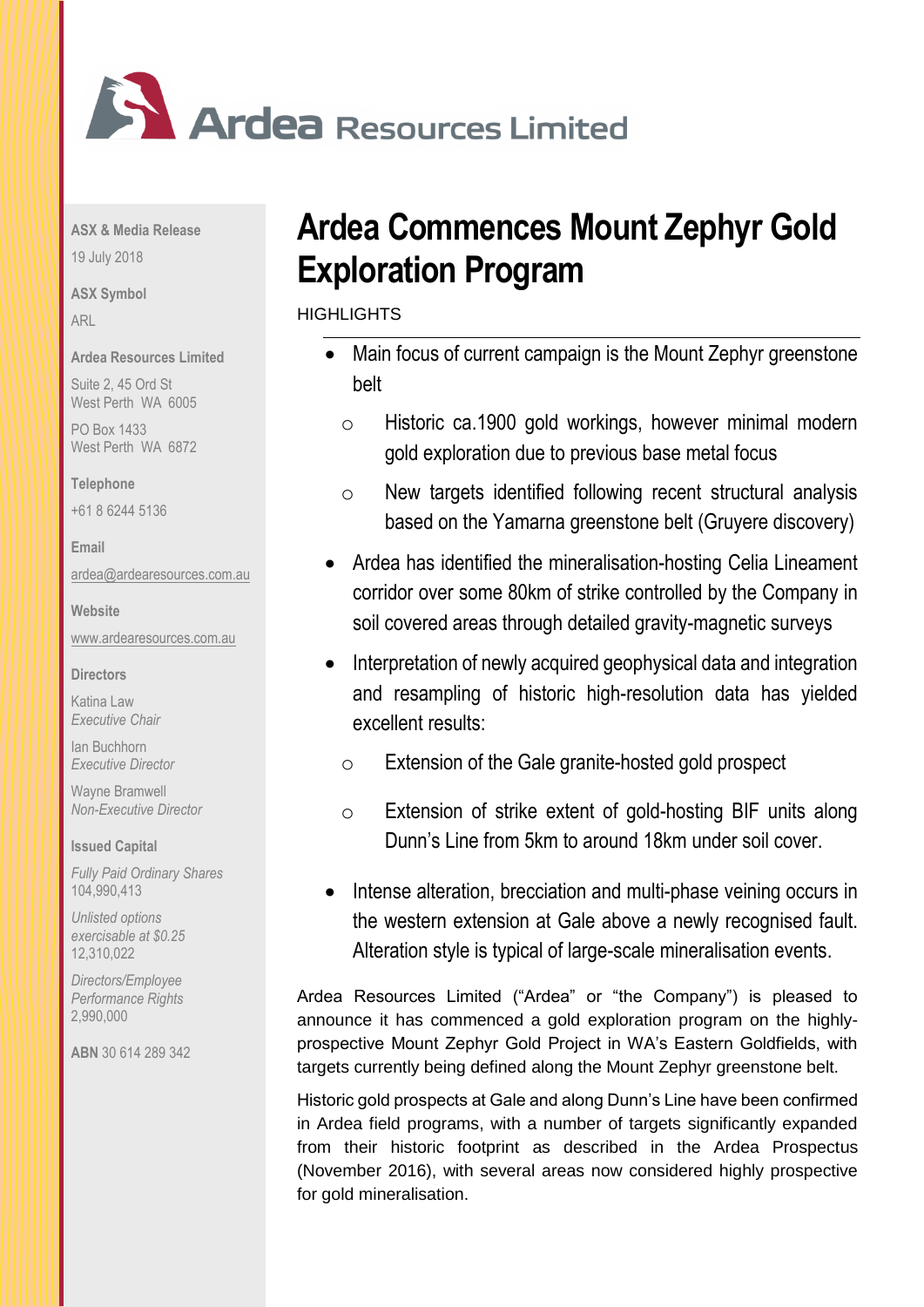

Ardea's gold programs are being run in parallel with the Company's Definitive Feasibility Study (DFS) programs at the flagship Goongarrie Nickel Cobalt Project (GNCP). Mt Zephyr will also be evaluated for nickel sulphide mineralisation, to further understand whether it can act as a compatible feed for a future GNCP autoclave.

### **Geophysics reveals enhanced gold prospectivity**

Upon acquisition of Ardea's new, high-resolution aeromagnetic and ground gravity data at Mount Zephyr, a complete reinterpretation of the geology was undertaken. This is ongoing and will continue to be a workin-progress as new data is acquired.

In areas of poor outcrop such as the Mount Zephyr greenstone belt, such data is used to redefine the geology and assist in the identification of potential targets for gold mineralisation.



*Figure 1 – Solid geology of the Mount Zephyr from Geological Survey of Western Australia (1:500k, 1999), Geoscience Australia (1:500k, 2000), and Ardea Resources (work in progress, 2018), highlighting the additional detail defined using the Company's new geophysical data.*

The current programs (right-hand figure) demonstrate a dramatic improvement in structural definition, allowing the current field programs to be precisely targeted.

The primary focus is to target the ore-controlling Celia Lineament, hosting from north to south, the Mt Morgans-Jupiter, Wallaby, Sunrise Dam and Red October gold mining centres.

Ardea executive chair Katina Law said:

*"We are extremely pleased to have work underway at Mt Zephyr which is highly prospective for gold mineralisation. This has been an area of interest since Ardea listed and while our primary corporate focus is developing the Goongarrie Nickel Cobalt Project, we believe that with modern exploration techniques Mt Zephyr will realise its full potential.* 

*"With programs on the ground underway we aim to advance the project to a drilling program as soon as possible.*"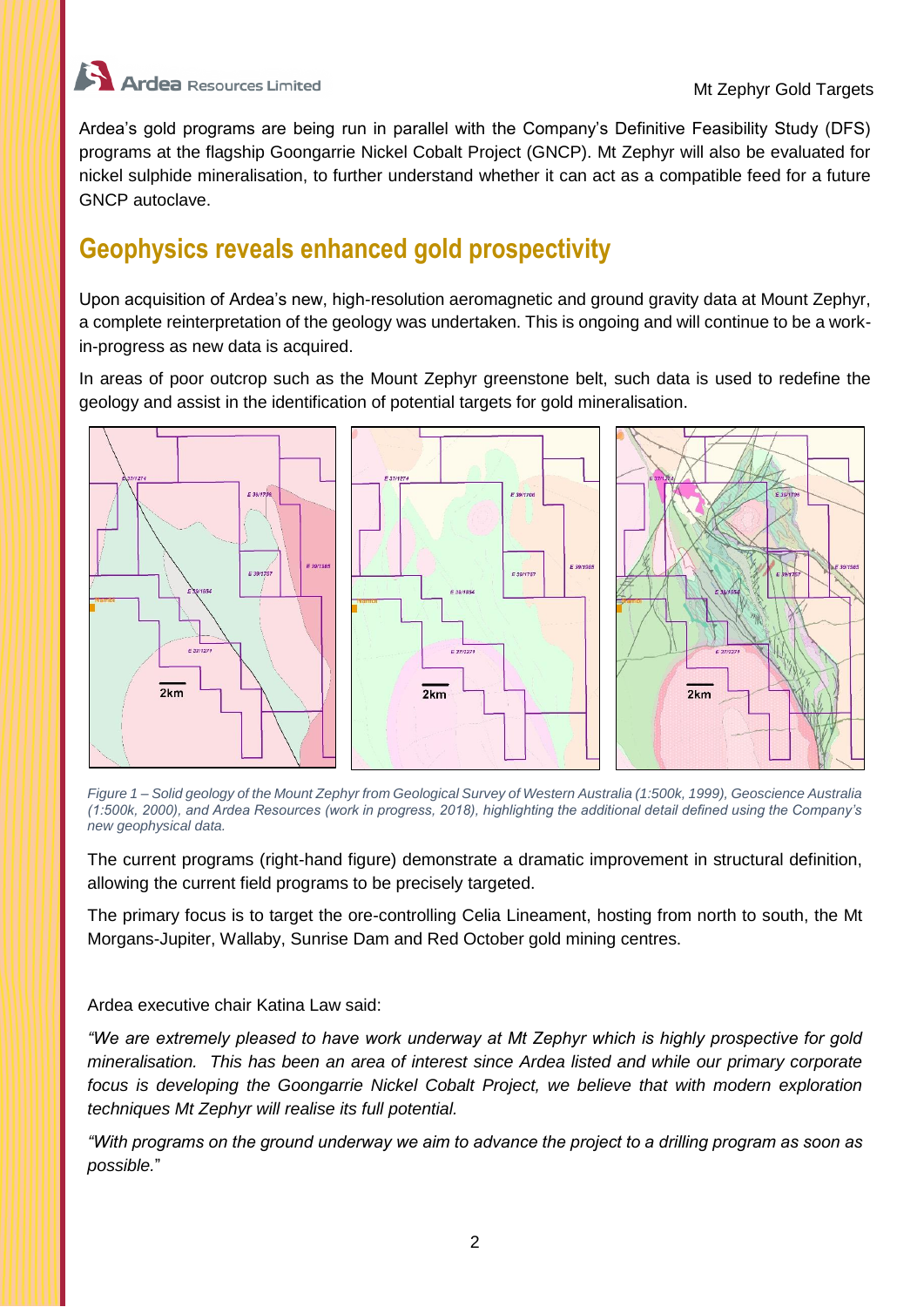



#### **Gale**

The Gale prospect is located on the eastern margin of the Mount Zephyr greenstone belt. It is hosted within an "internal" granitoid within the greenstones, as opposed to the regional granites slightly further eastward.

Gold mineralisation is documented from historic exploration, with RAB drill intercepts including 18 m @ 0.5 g/t Au from surface corresponding with alteration and oxidised pyrite mineralisation.

Previously, parallels have been drawn between mineralisation at Gale and the Jupiter gold deposit along strike to the south along the trend of the Celia Lineament.

Reinterpretation of geophysical data suggested extension of the internal granite further west of the historic drill programs. This was confirmed through onground checking, with the western extension corresponding to common, intense red-rock alteration and strong veining and brecciation.



*Figure 2 – Intensely altered and brecciated granite from the western extension of the Gale project.*

This alteration is so intense that it has destroyed the original granitic texture and is typical of mineralised zones in other deposits. Whether these rocks contain gold is not yet known, but the textures observed are consistent with a mineralising event. Samples have been submitted for assay

#### **Dunn's Line**

Dunn's Line is a line of historic working along banded-iron formation (BIF) outcrops to the east of the Celia Shear Zone. The localised workings are distributed along around 4-5km of exposed BIF. Mining commenced in 1899, with grades between 5 and 90 g/t common from the Mount Zephyr mine.

On-ground examination of Dunn's Line in conjunction with geophysical data shows that all historic workings correspond to minor faulted offsets of the BIF. It seems that they correspond to NNE-trending faults along which there has been up to 50m of left-lateral (sinistral) apparent movement in the horizontal plane (comparable to the famed Mt Magnet "Boogardie Breaks"). Ardea will, in contrast to previous exploration efforts, target these breaks in the BIF units rather than targeting the boldly outcropping BIFs themselves.

Reinterpretation of geophysical data shows that the host BIF unit is far more extensive than outcrop suggests. It appears to extend for up to 18 km through various offsets and breaks, with most of this being under cover.